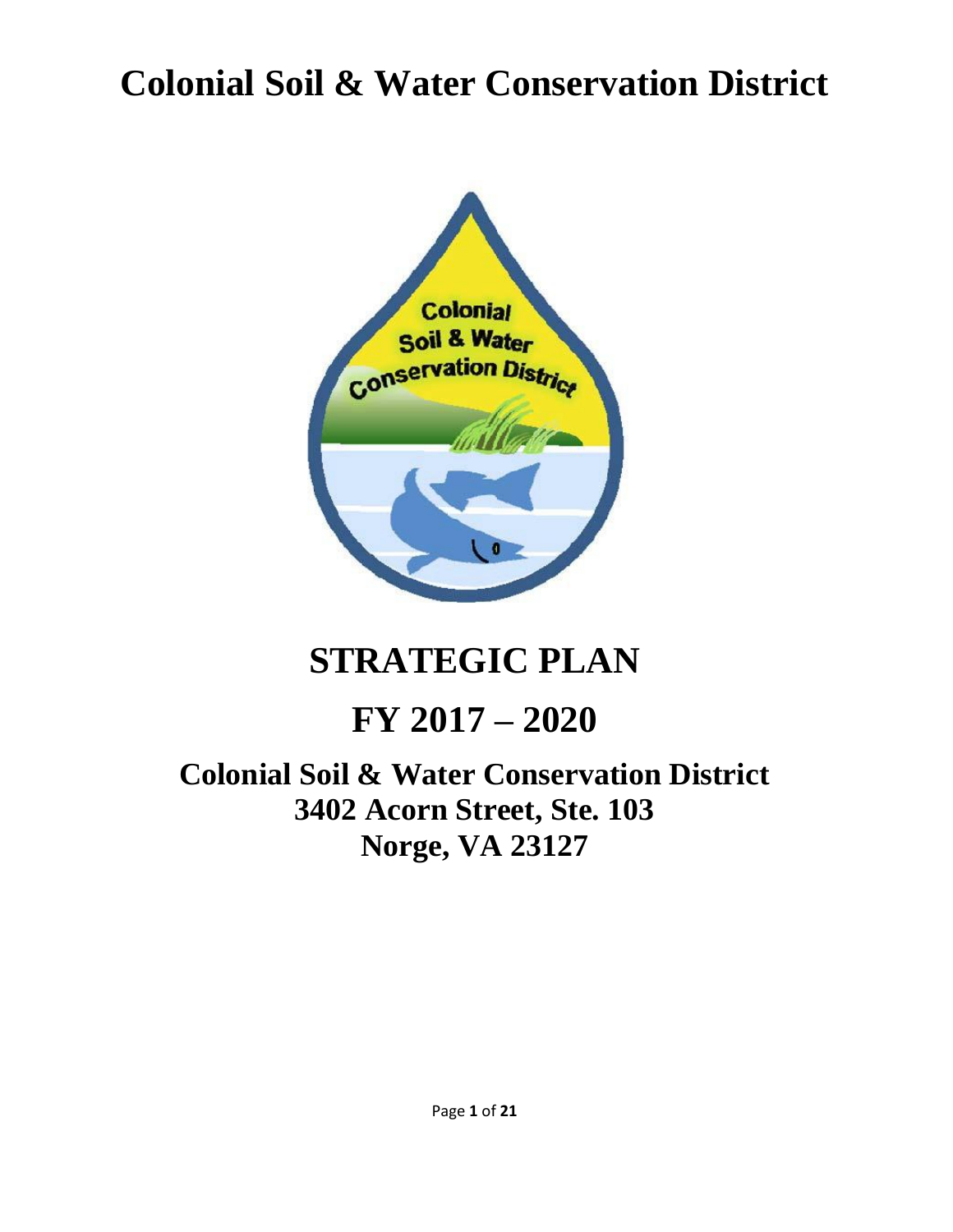# **Table of Contents**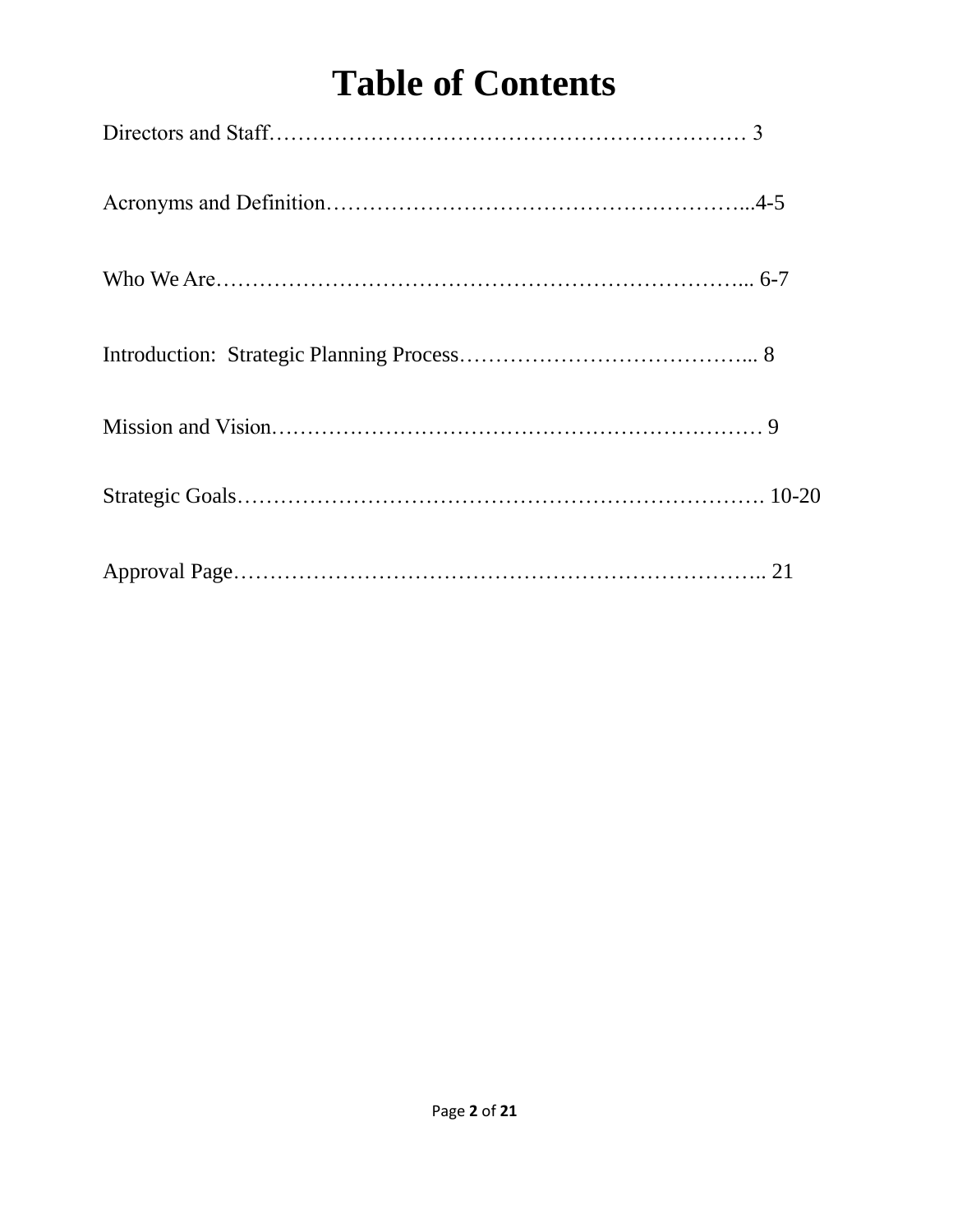## Directors and Staff

#### **Directors:**

Charles Hill Carter III, At Large Director, Charles City County - Chair Timothy B. Beale, York County -Vice Chair Robert E. Lund, James City County - Secretary Charles H. Evelyn, New Kent County – Treasurer Edward T Overton, James City County Fred Browning, Charles City County Richard Phillips, City of Williamsburg Robert Jeremiah, New Kent County William Karaktin, York County Norman Hofmeyer, Charles City County John Allison, Virginia Cooperative Extension, Charles City & New Kent **Counties** 

#### **Staff:**

James Wallace, District Manager Thomas Dunlap, Conservation Specialist Sheila Jaruseski, Office Coordinator

#### **Local Government:**

Charles City County City of Williamsburg James City County New Kent County York County

#### **Cooperating Agencies:**

Virginia Department of Conservation and Recreation (DCR) USDA Natural Resources Conservation Service (NRCS) Farm Service Agency (FSA) Virginia Department of Forestry (DOF) Virginia Cooperative Extension (VCE)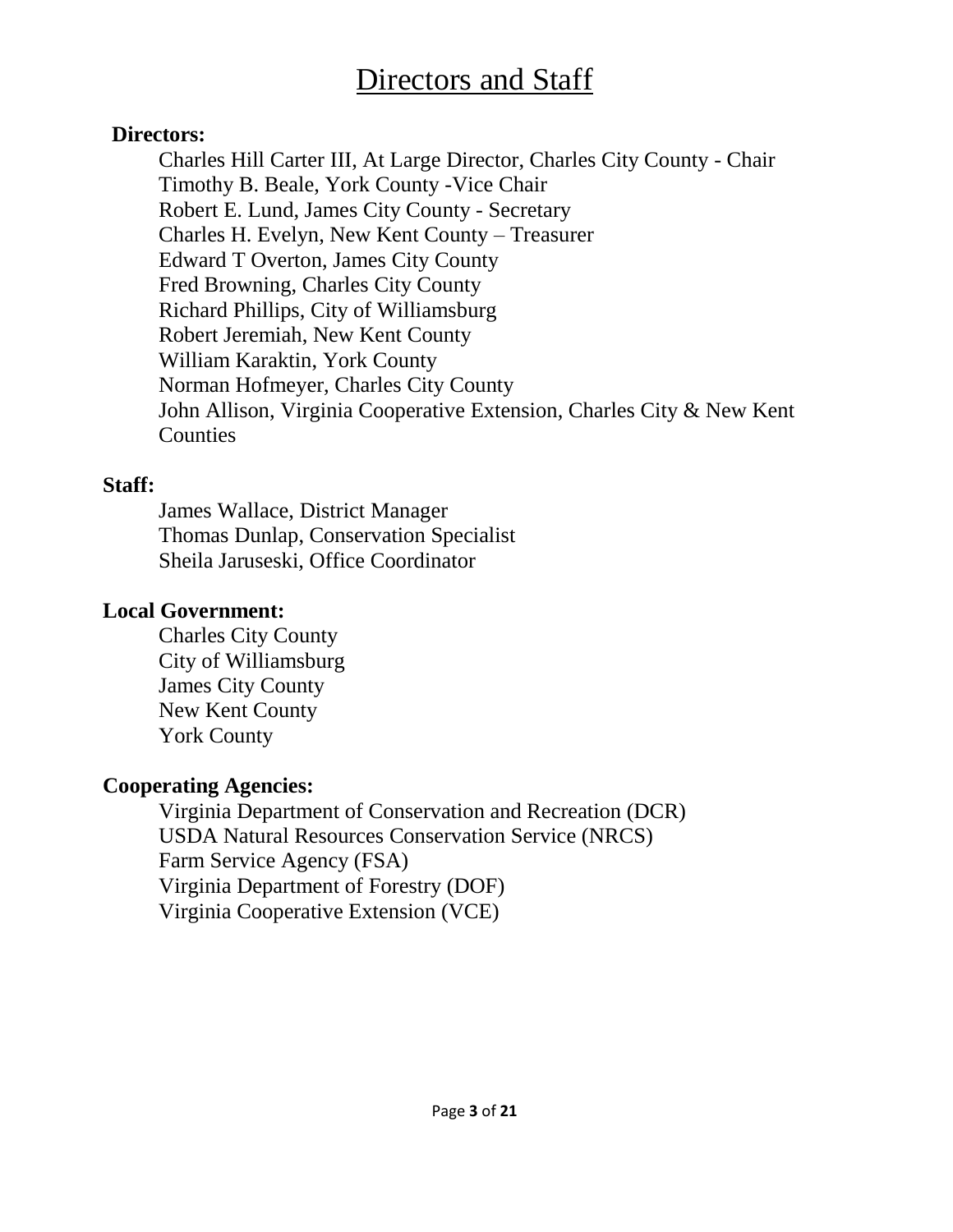## **Acronyms and Their Definitions**

**AFD—**Agricultural Forestal District

**APW—**Annual Plan of Work

**ASA—**Agriculture Stewardship Act

**BMP—**Best Management Practices. Best Management Practices (BMPs) are effective, practical, structural or nonstructural methods which prevent or reduce the movement of sediment, nutrients, pesticides and other pollutants from the land to surface or ground water, or which otherwise protect water quality from potential adverse effects of landward activities. For the purpose of this plan, these practices are developed to achieve a balance between water quality protection and the production of agricultural crops within natural and economic limitations.

**CBPA**—Chesapeake Bay Preservation Act. The Chesapeake Bay Preservation Act, commonly known as "The Bay Act" in Virginia, was adopted by the Virginia General Assembly in 1988. The Bay Act created a cooperative program between the Commonwealth of Virginia and Tidewater local governments to protect and enhance water quality through environmentally responsible land use management.

**CDC—**Conservation District Coordinator

**CREP** —Conservation Reserve Enhancement Program

**CSWCD**—Colonial Soil and Water Conservation District, also referred to as The District. The District is a political subdivision of the State covering Charles City, James City, New Kent and York Counties and the City of Williamsburg. As a result of the Dust Bowl era of the 1930's legislation was passed that would allow local landowners to form soil conservation districts. The first district was established in 1937. Today, the country is blanketed with nearly 3,000 conservation districts.

**DCR**—Virginia Department of Conservation and Recreation. DCR conservation district coordinators (CDCs) serve as liaisons between the commonwealth and districts. These coordinators interact daily with district directors and employees, participate at district functions, assist with personnel management matters, oversee fiscal management, and guide NPS programs and activities.

**DEQ**—Department of Environmental Quality

**FSA**—Farm Service Agency

**JRA**—James River Association

**NRCF**—Natural Resource Commitment Fund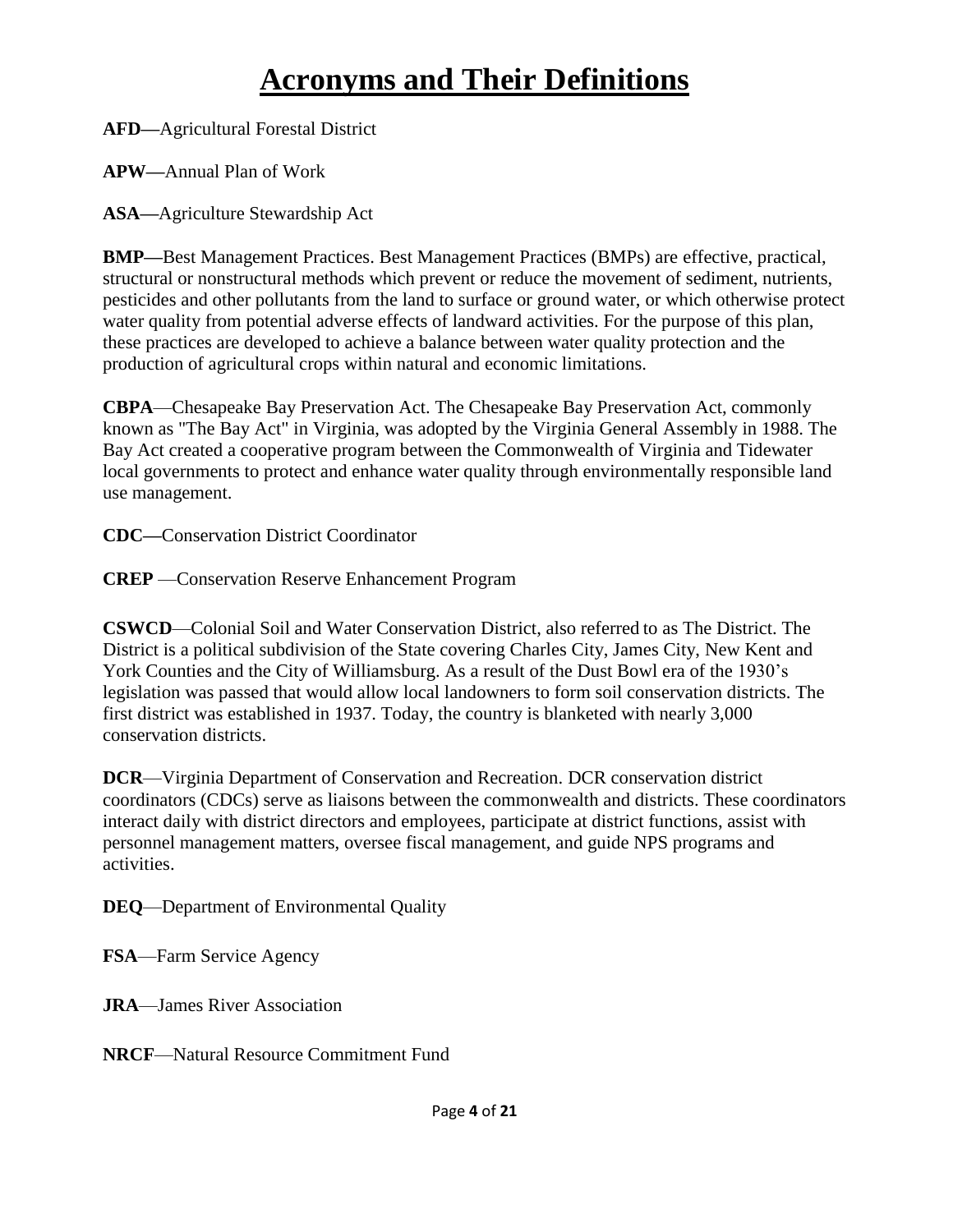#### **RMP**—Resource Management Plan

**TMDLs**—Total Maximum Daily Loads. Under section 303(d) of the Clean Water Act, states, territories, and authorized tribes are required to develop lists of impaired waters. These are waters that are too polluted or otherwise degraded to meet the water quality standards set by states, territories, or authorized tribes. The law requires that these jurisdictions establish priority rankings for waters on the lists and develop TMDLs for these waters. A Total Maximum Daily Load, or TMDL, is a calculation of the maximum amount of a pollutant that a water body can receive and still safely meet water quality standards.

**TRC—**Technical Review Committee

**USDA NRCS**—United States Department of Agriculture's Natural Resources Conservation Service.

**VACS**—Virginia Agricultural Cost Share

**VASWCB**—Virginia Soil and Water Conservation Board

**VCAP**—Virginia Conservation Assistance Program. An urban cost share program provides incentive funding to private owners installing conservation landscaping practices.

**VCE**—Virginia Cooperative Extension

**VDoF**—Virginia Department of Forestry

**WQIF**—Water Quality Improvement Fund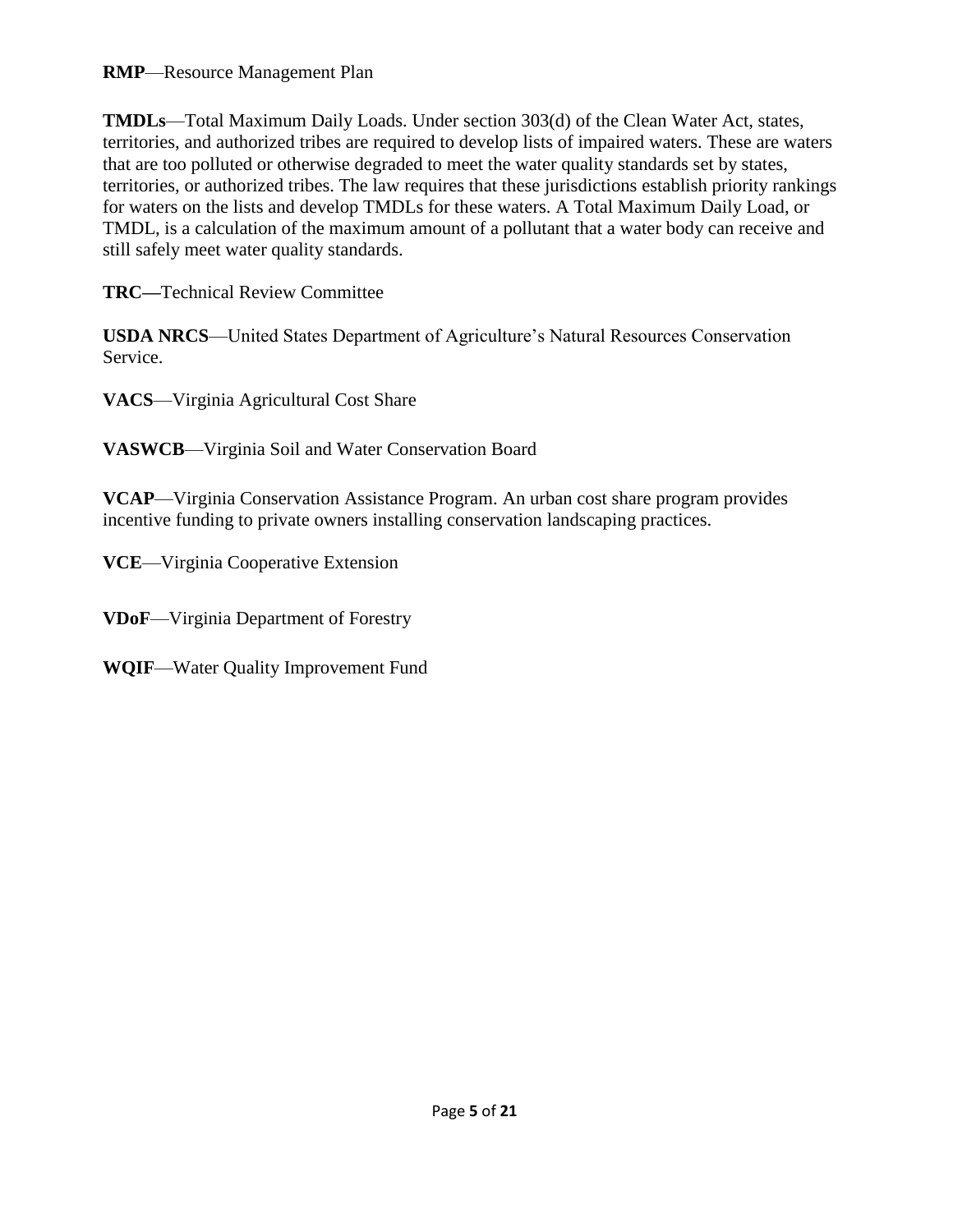## Who We Are

The Colonial Soil and Water Conservation District (CSWCD) is a political subdivision of the Commonwealth of Virginia that includes Charles City County, City of Williamsburg, James City County, New Kent County and York County. Founded in 1947 the District initially included Charles City and New Kent Counties. In 1949 James City County was added to the District. In 1972 York County and the City of Williamsburg were added. CSWCD is one of forty-seven conservation districts within Virginia.

The District is governed by a twelve member Board of Directors. Ten Directors are elected in the general election every four years and two are appointed. Currently, the staff is composed of three individuals: a District Manager, a Conservation Specialist, and an Office Coordinator. The District operates on the fiscal year July 1 to June 30.

The District focuses on a wide range of programs encouraging community participation in conserving and protecting soil, water and related natural resources, with a particular focus on the following:

- Virginia Agricultural Best Management Practices (BMP) Cost-Share Assistance
- Agricultural Conservation Planning and Technical Assistance
- Chesapeake Bay Preservation Act
- Virginia's Agricultural Stewardship Act
- ◆ Environmental & Agriculture Education
- Urban BMP Cost-share and Technical Assistance
- TMDLs
- Lend technical expertise for design and installation of agricultural conservation practices implemented voluntarily by Virginia farmers.

Some activities of the CSWCD during FY 2016:

- Virginia Agricultural Cost Share Program Cover crops, no-till applications, and nutrient management plans valued at over \$420,000.
- Envirothon Competition Support of the Jamestown High School Envirothon team who advanced to the state finals. A team based natural resources competition for high school students. Students who participate learn stewardship and management concepts and work to solve real world environmental problems. The program is field-oriented, community based and gives students an opportunity to work with natural resource professionals.
- Blayton Elementary School Garden Grant project supplying resources to install a rainwater harvesting system for the school's learning garden.
- Natural Resources Farm Link Center & Warhill Community Garden Demonstration grant project. A partnership by CSWCD and James City County demonstrating yard waste to improve soil quality. A garden conservation demonstration showing the use of cover crops, pollinator species and the integration of wildflowers and meadow grasses into the landscape.
- Support of the Holiday Lake Forestry Camp (Appomattox-Buckingham State Forest) – Program for high school students on forest management, wildlife and environmental protection by natural resource professionals.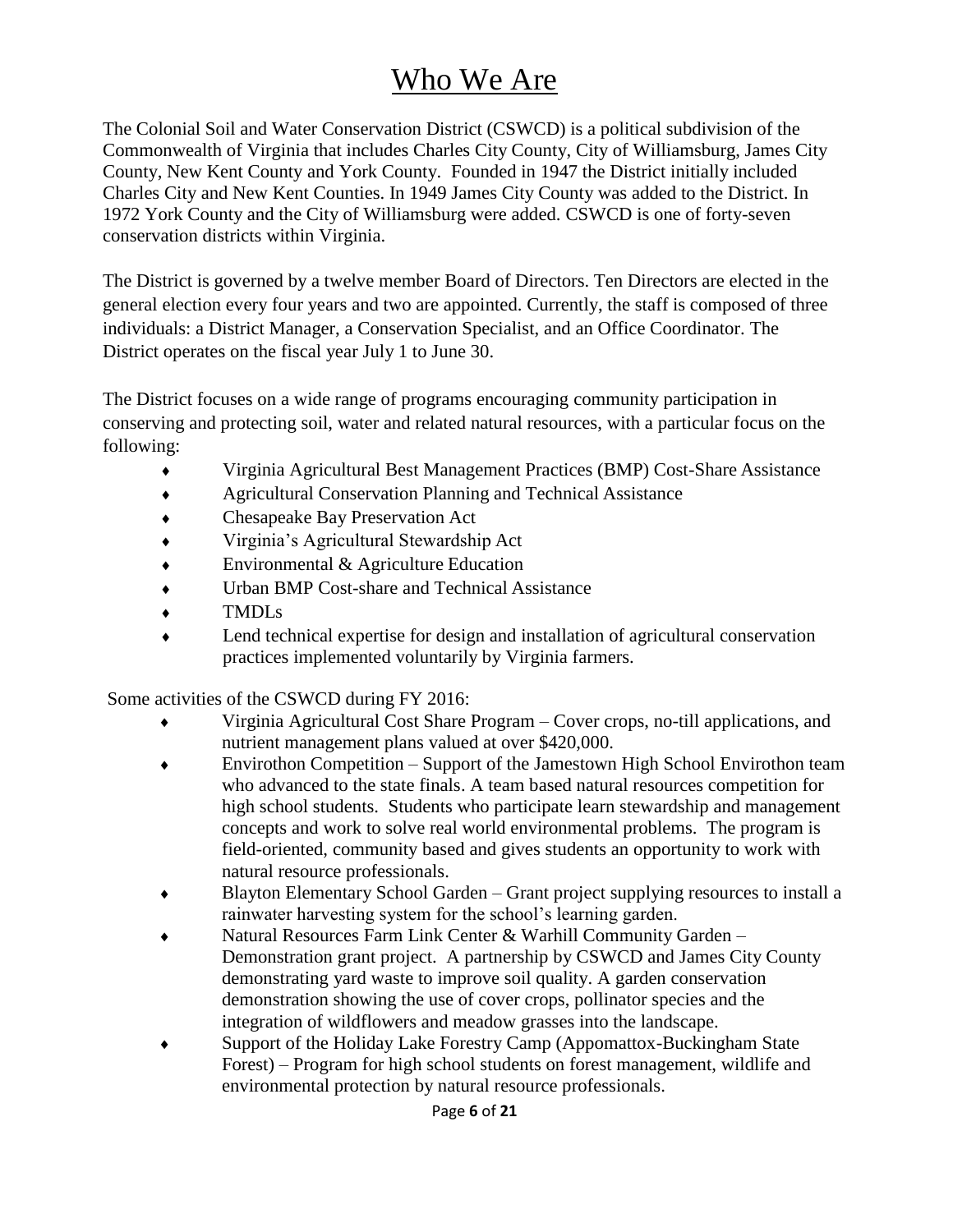Sponsorship Youth Conservation Camp – Scholarships for two campers. A week long summer conservation camp for Virginia high school students (*currently enrolled in grades 9-12)* on the campus of Virginia Tech.

All constituent citizens can have a voice in resource and conservation planning by attending monthly district meetings and committee meetings, communicating their concerns and participating in District Programs. Our purpose is to give local citizens the ability to work on conservation problems at the local level. Our philosophy of natural resource management is to provide the necessary technical expertise that assists the community in identifying, discussing and solving local conservation issues. Our community constituents are farmers, homeowners, teachers, youth, homeowner's associations, environmental groups, developers, elected officials, local businesses, and civic organizations. We recognize that our constituency base continues to evolve. As such, we strive to remain flexible in developing programs to meet its changing needs.

The Public is invited to attend all Board and Committee meetings consistent with Virginia open meeting law. Notices of meetings are published at the following locations:

- District office, 3402 Acorn Street, Ste. 103, Norge VA 23127
- Heritage Public Library, 6215 Chesapeake Cir # D, New Kent, VA 23124
- James City County Library, 7770 Croaker Rd, Williamsburg, VA 23188
- Williamsburg Regional Library, 515 Scotland Street, Williamsburg, VA 23185
- York County Library, 100 Long Green Blvd, Yorktown, VA 23693
- ◆ CSWCD Facebook page–Colonial Swcd
- CSWCD website on the Events tab [\(http://www.colonialswcd.net/#/events\)](http://www.colonialswcd.net/#/events)
- CSWCD Blog [\(http://www.colonialswcd.net/#/blog\)](http://www.colonialswcd.net/#/blog)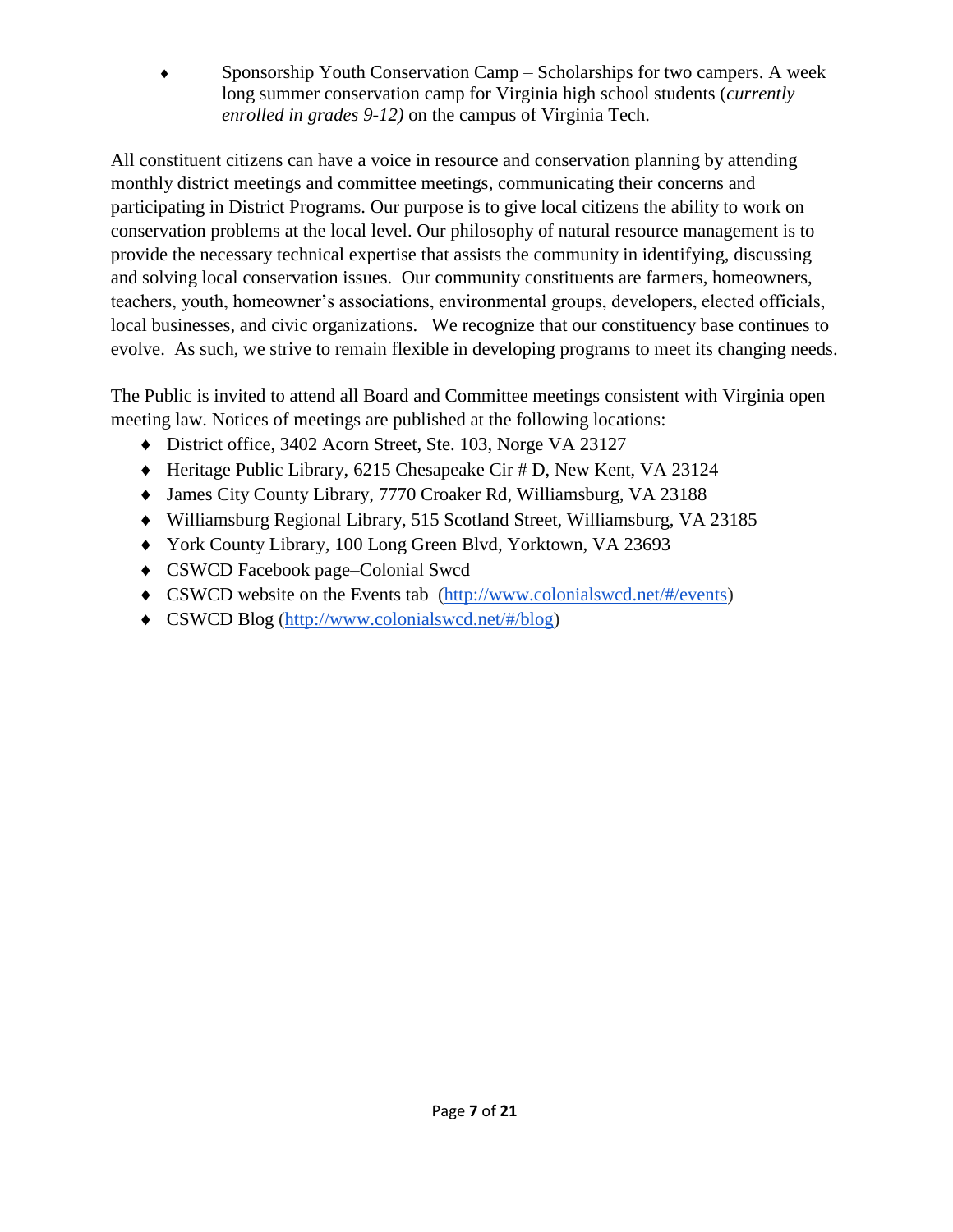## **Introduction: The Strategic Planning Process**

The Strategic Plan is a proactive document that is intended to guide the CSWCD through the next four years, from fiscal year 2017 to 2020. It assumes that the future of our organization will be based on changing circumstances and priorities. The purpose of this document is to direct the District toward more effective programs in soil and water conservation within its boundaries.

The CSWCD began the current strategic planning process in March 2016. A survey was sent out in July 2016 to 75 representatives of constituent groups, agency partners, local governments and other stakeholders. A Board strategic planning work session was held in August 2016. During that session, the mission statement was evaluated and utilized in determining the critical issues facing the District and goals for the next four years were established. Lead Committees were identified for each of these goals. Priorities were developed in collaboration with the Committees. The statement of goals shown in this document are grouped by Lead Committees and Staff and organized by priority.

The Strategic Plan will be used by our Board of Directors, committees, and our staff to develop and manage District programs. The major goal areas, are presented in this document to help the District develop its Annual Plans of Work and guide the District's day-to-day operations. It is our hope that this strategic plan will help the CSWCD meet the challenging future of natural resource conservation in our constituent localities.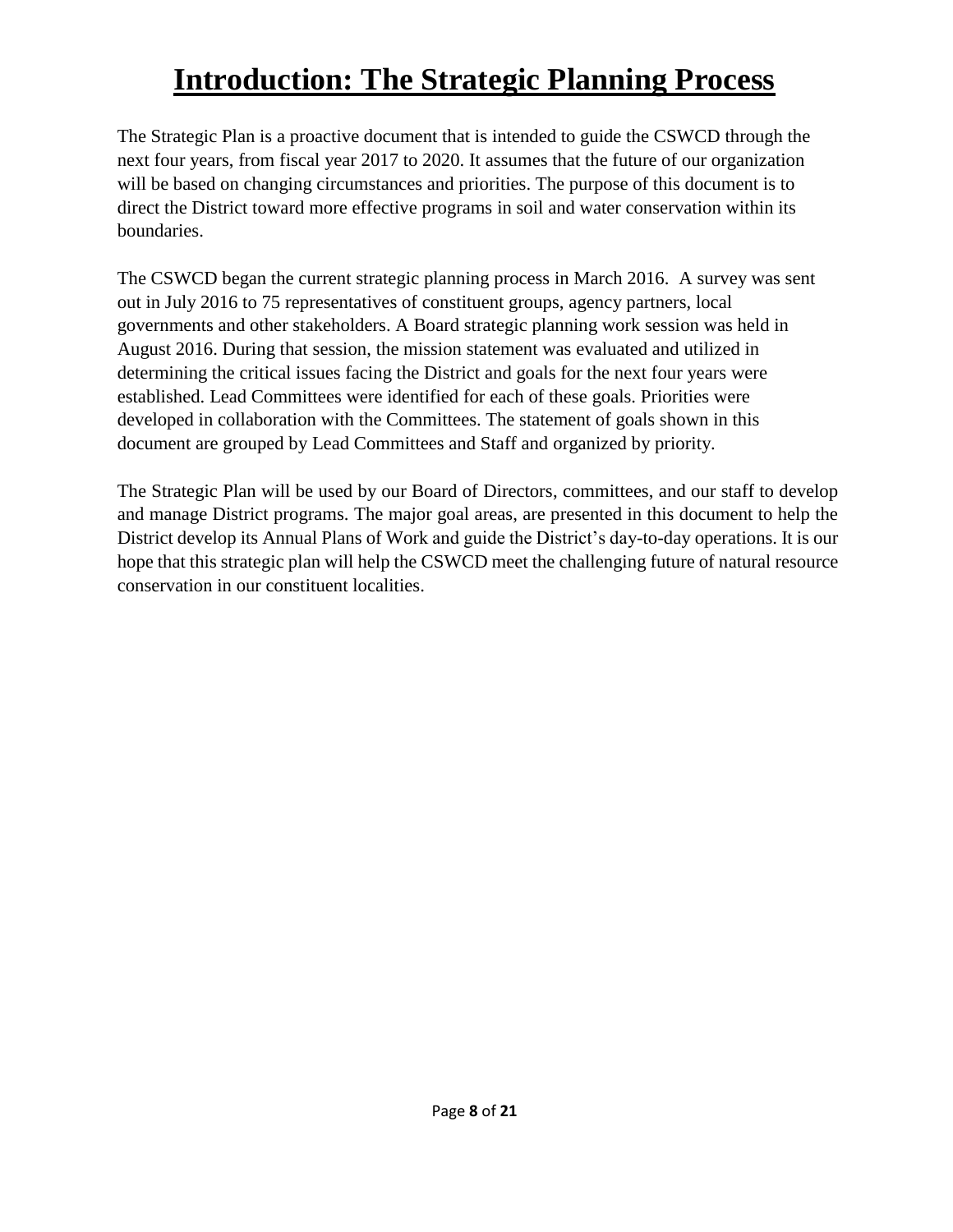## **Mission**

Our mission is to educate the public on the importance of protecting our soils and water as the basis of our existence, and to work with landowners and operators, government agencies, schools, businesses, and civic groups to assist them to preserve our natural resources, especially soils and water. Use the funds entrusted to the District to provide technical and financial assistance as responsible stewards.

## **Vision**

The main objective of the Colonial Soil and Water Conservation District is promoting the conservation of natural resources. The initiatives will include serving as a primary resource for educational and technical assistance to local government, schools, civic groups, agricultural, urban, transitional, and business communities.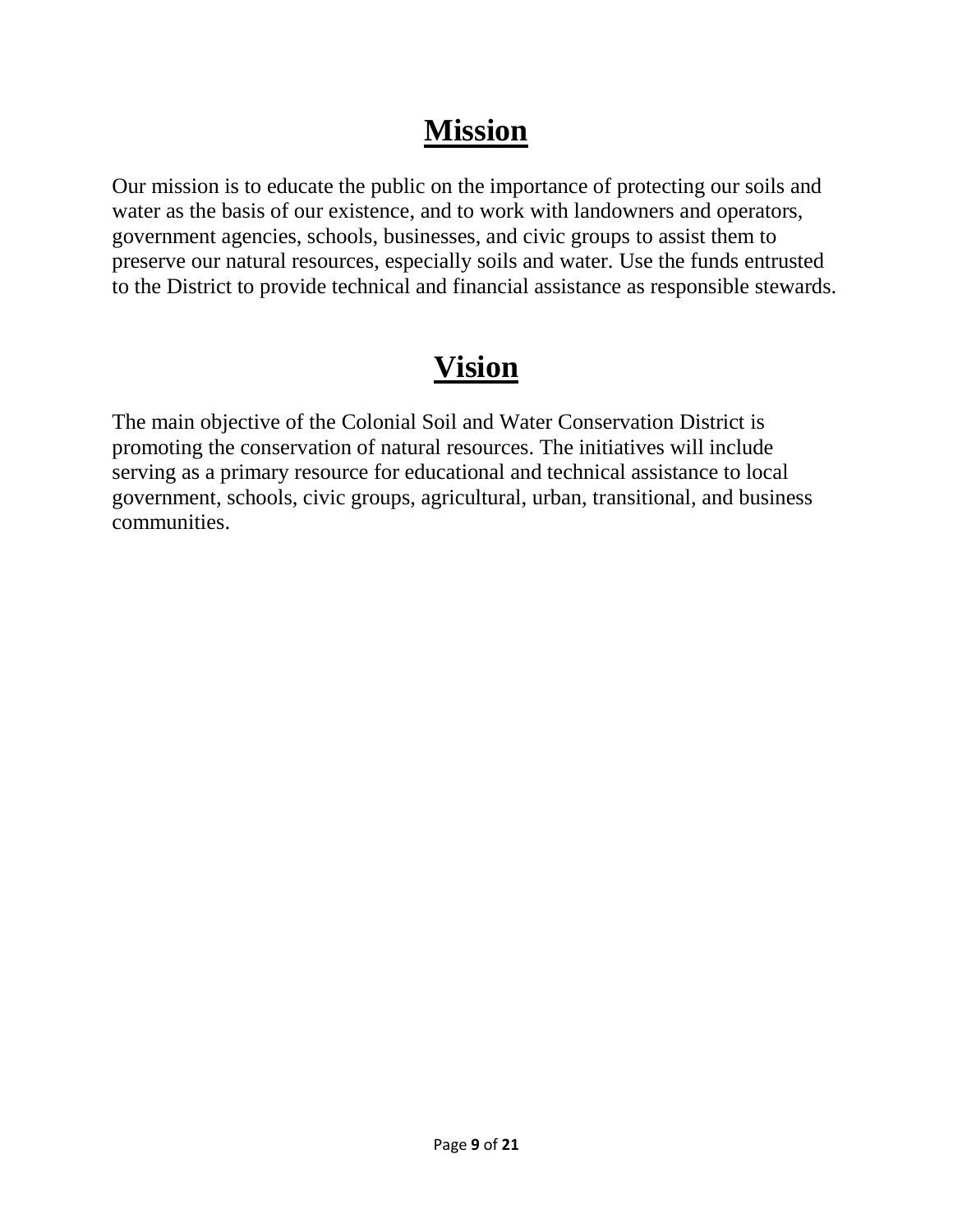## **EXECUTIVE COMMITTEE GOALS**

#### **1. Continue to successfully implement current programming**

Multi-year effort Continue to do the successful things we are doing. Continue in FY 2017 and beyond as part of the Annual Plan

#### **2A.Better utilize committees**

Board should not be 'the committee of the whole" except in emergencies or special cases; committees are to deliberate & process information into recommendations. Begin transition in FY 2017

#### **2B.Holding meetings across the District**

Multi-year effort

Concurrent with 2a. Hold meetings in the constituency locations we represent. Begin in FY 2017 and make adjustments each FY as part of the Annual Plan review to find the correct balance in increasing exposure to the constituencies.

#### **3. Upgrade facilities, equipment**

Multi-year effort

To determine needs, costs, and priorities for the District to meet its goals as recommended by the committees.

Possibilities include relocation to a larger office, what equipment would be needed, how this matches our mission and programs– Executive & Finance Committees to meet and determine what is financially feasible to meet the goals and recommendations.

Begin in FY 2017 and develop as part of the Annual Plan with bi-annual reviews.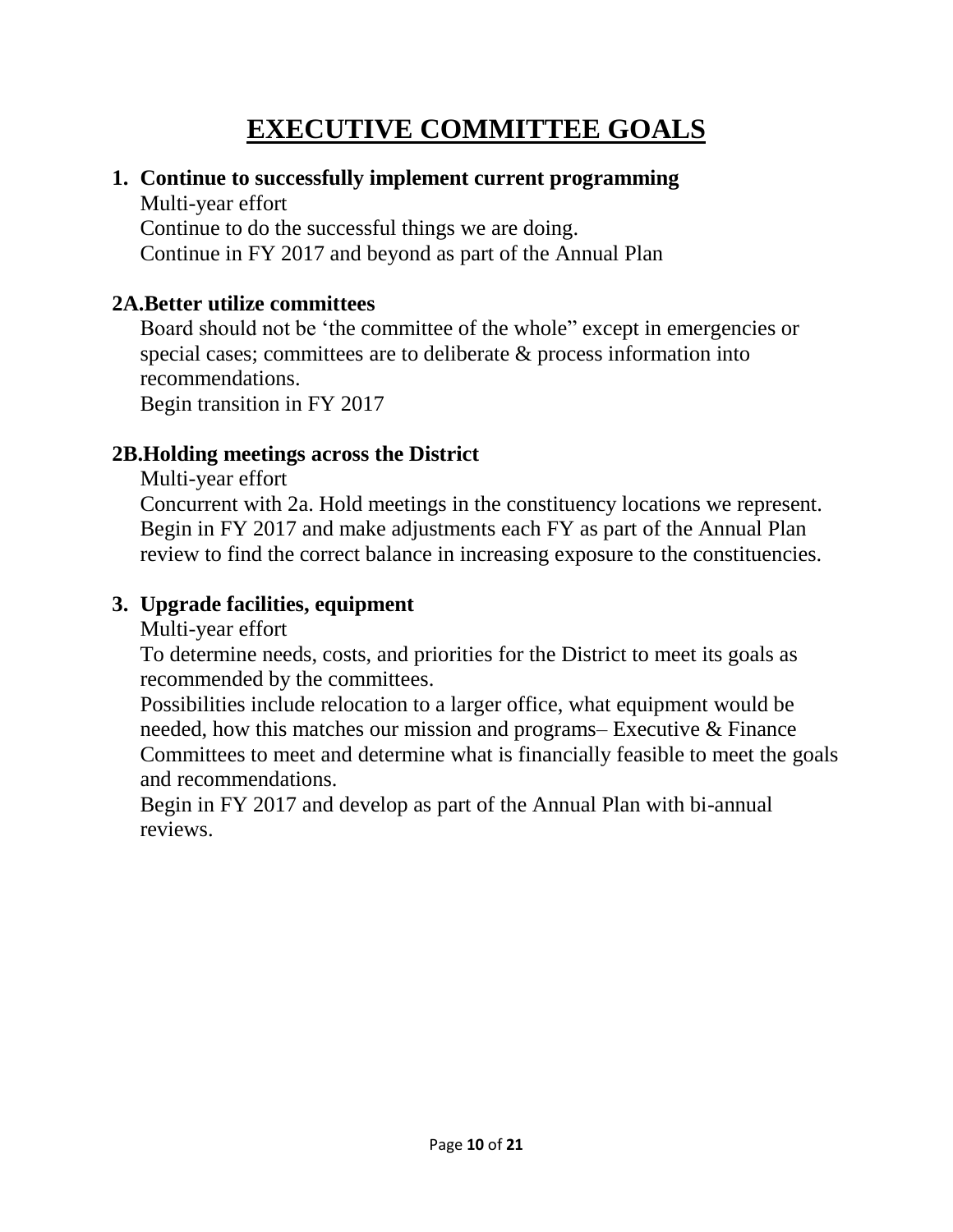## **AGRICULTURE COMMITTEE GOALS**

#### **1. Continue to successfully implement current Agricultural programming** Multi-year effort

- a. Continued implementation of the Virginia Agricultural BMP Cost-Share Assistance.
- b. Set timelines/deadlines for Cost Share Applications and Nutrient Management Plans.
- c. Review and make recommendations to the Board on Cost Share applications.
- d. Develop and make recommendation to the Board for the Annual VACS Cost List.
- e. Develop and make recommendations to the Board for the TRC membership FY 2017 and annually thereafter

#### **2. Better utilization of the Committee**

Study and Develop additional ways the Committee can contribute to the mission of the District.

- a. **Engage HOA's and other larger landowners** in conjunction with Urban Committee - Multi-year effort
	- i. Continued involvement with the AFD program in New Kent FY 2017 and annually thereafter.
	- ii. Study increased involvement with other conservation programs FY 2018 and annually thereafter.
- b. **Expand Urban/Suburban conservation programming** in conjunction with Urban Committee provide experience and guidance that can apply to urban/suburban areas.

FY 2017 begin planning effort with possible rollout in FY 2018

#### c. **Hold Committee meetings across the District**

i. Bi-annual meetings with producers to discuss and educate about VACS/BMP programs

FY 2018 and annually thereafter

ii. Meet local officials and group leaders at agricultural sites to discuss/educate improved utilization of VACS/BMP programs.

FY 2018 and annually thereafter

d. **Upgrade facilities, equipment** - Committee recommendations to the Executive and Finance Committees about the equipment, facilities, and personnel needed to meet the Committee's goals in the Annual Plan of Work FY 2017 and annually thereafter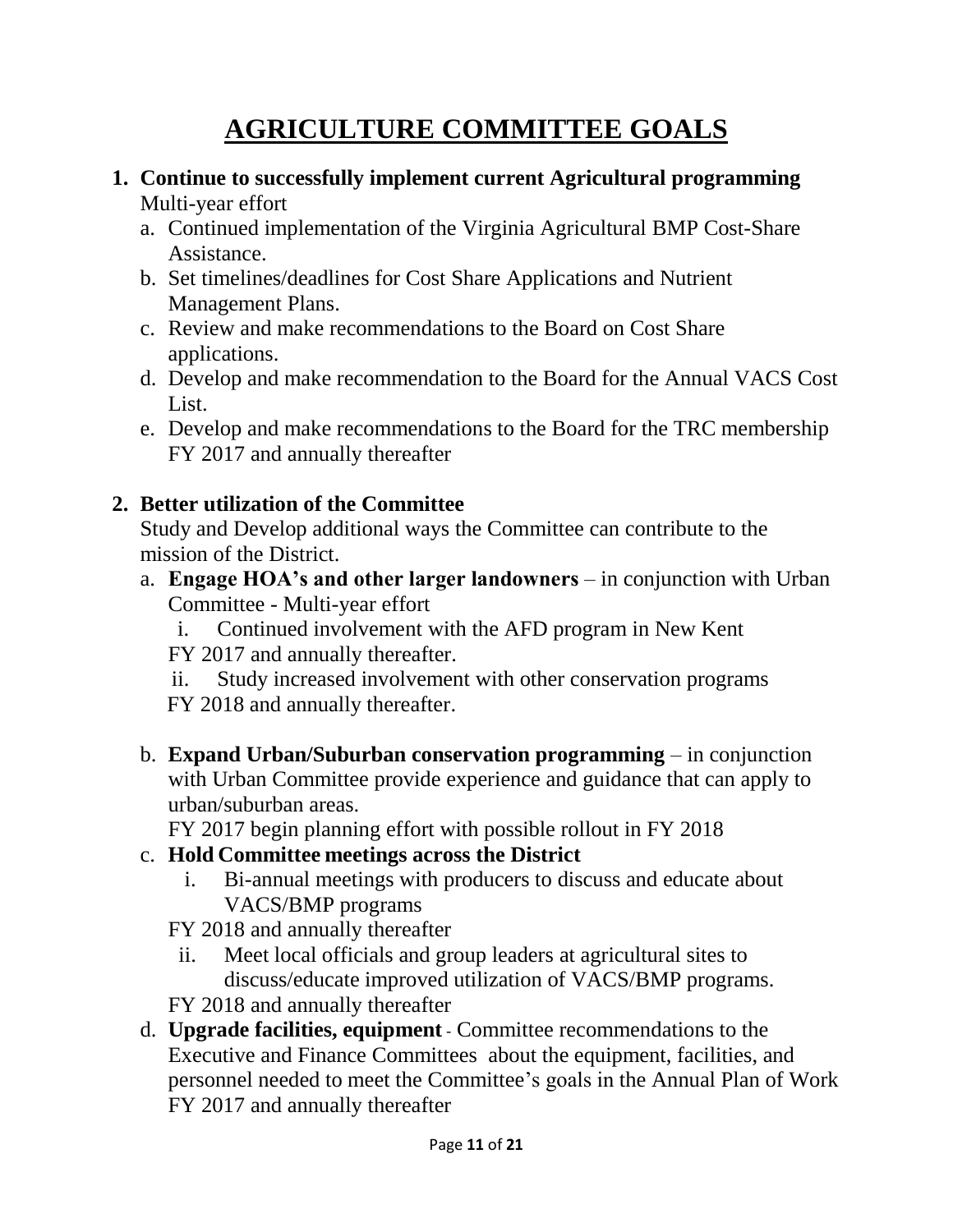#### **3. Develop programs to engage horse land owners** – in conjunction with Urban **Committee**

Begin investigation/consultation with other Districts Late FY1017 - assess options FY2018 - develop possible plans FY2019 & beyond – possible rollout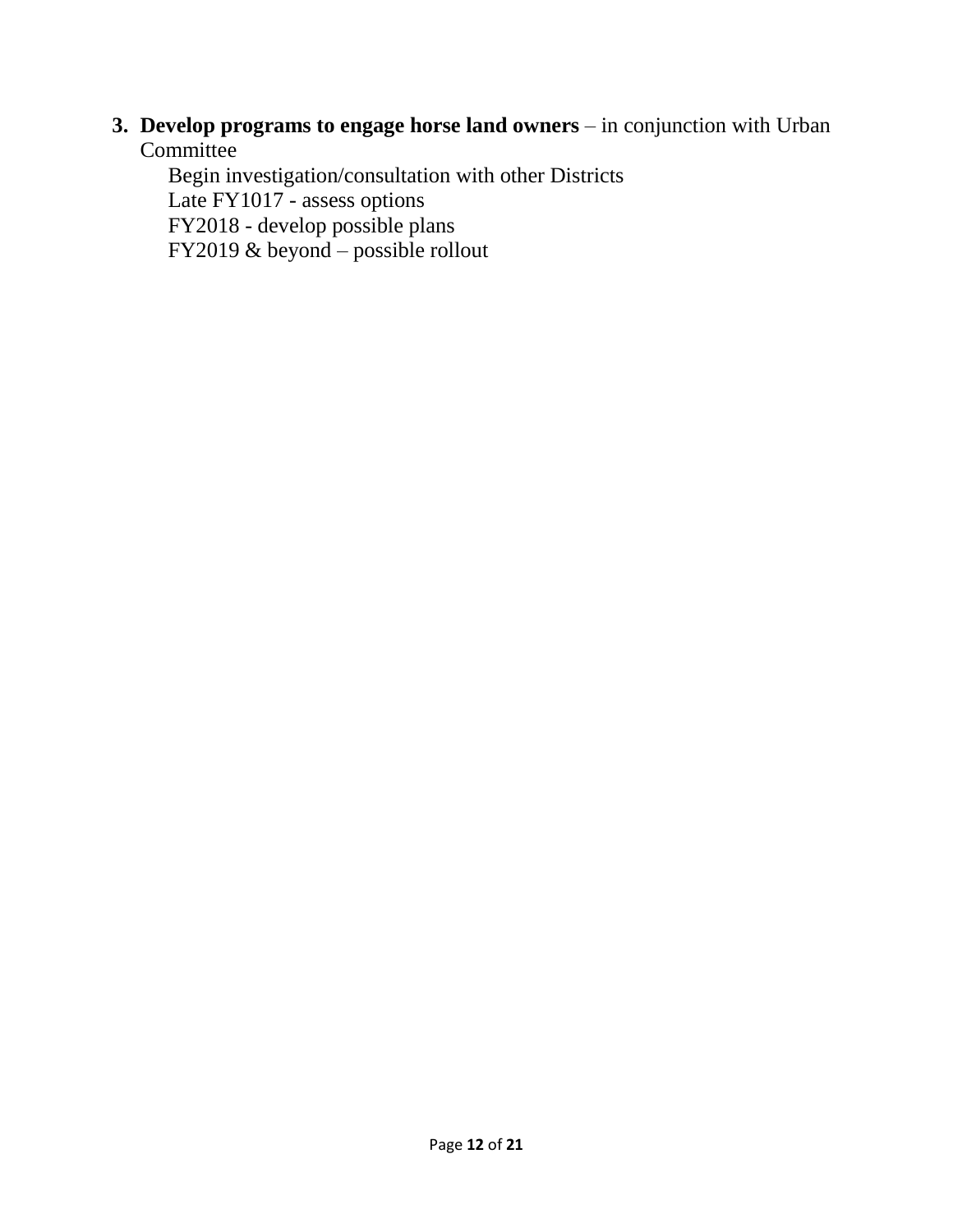## **EDUCATION COMMITTEE GOALS**

#### **1. Continue/Expand Participation in Envirothon**

Multi-Year Effort

Envirothon is potentially the most visible/public means of promoting soil and water conservation programs and ideals. This program involves high school teachers, students, possibly the parents and family members of the participating students and even entire student bodies of the participating schools. Jamestown High School has been particularly successful the past two years, winning Second Place in Virginia State Competition both years.

Undertake outreach to additional high school science teachers, especially in the more urban areas such as York County and the City of Williamsburg. Continue in FY 2017 and beyond as part of the Annual Plan

#### **2. Utilize University/High School Students and Faculty**

Multi-Year Effort

a. Study the possibility of developing a program where college professors/students can act as coaches/mentors to the schools Envirothon Teams.

Study beginning in FY 2017

FY 2018 develop action items for implementation for school year 2017-2018

b. Study the possibility of offering Schools at William and Mary, Christopher Newport, Thomas Nelson access to portions of the Farm Link Center/Warhill site for study/field work.

Study beginning in FY 2018; Develop action items in FY 2019

#### **3. Expand Training**

Continuing Multi-Year Effort

a. Committee to develop recommendation for the Personnel Committee and Board of criteria for District Staff training for the District Manager's performance evaluation.

FY 2017

b. Study how training for directors might be improved to have more directors participate.

-Perhaps localized to avoid lengthy travel

-Possible ½ day sessions

-More webinars

Study FY 2017

FY 2018 and annually thereafter – lobby for feasible changes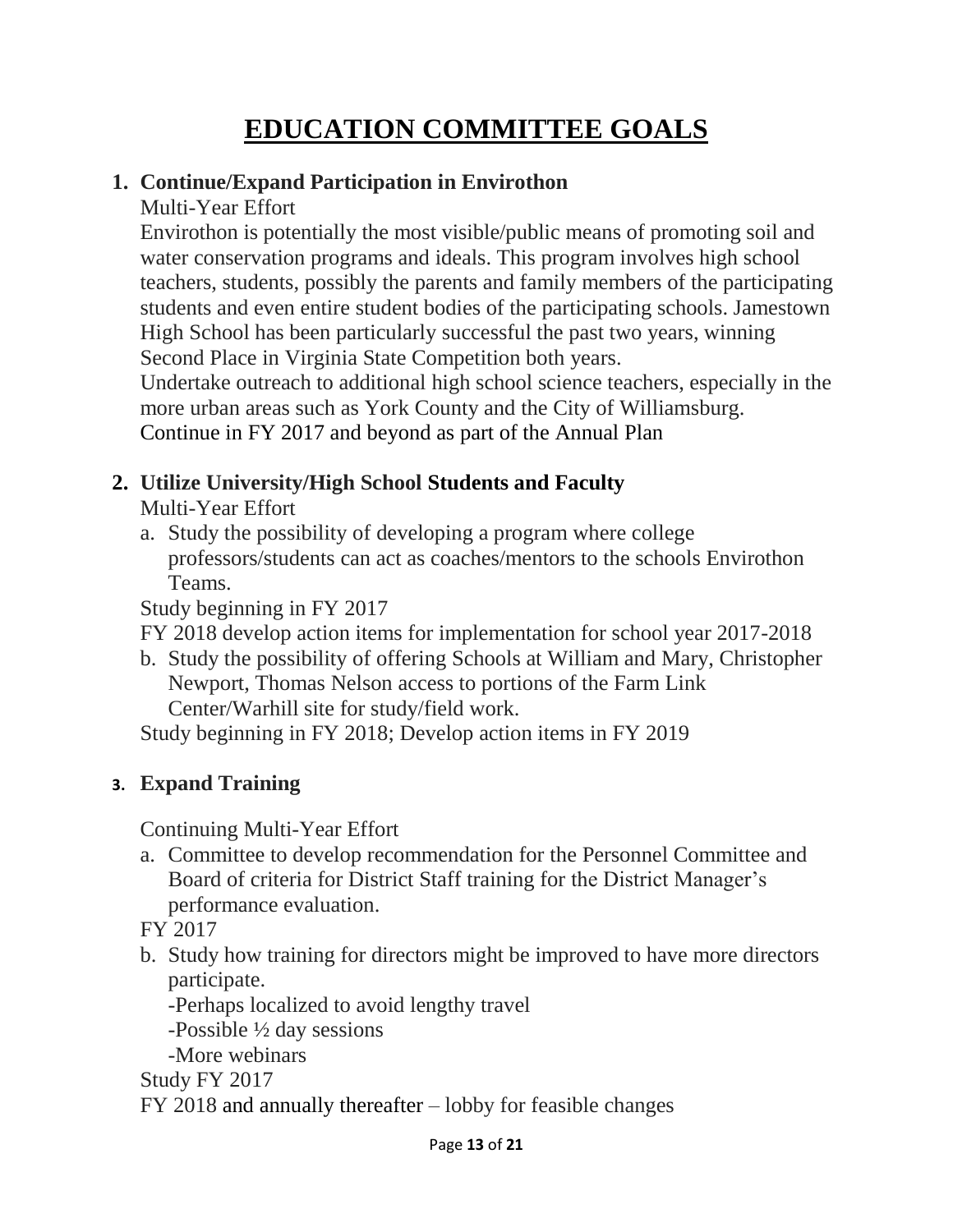#### **4. Collaboration With Technical Providers**

#### Multi-Year Effort

a. Work with District Manager and the Conservation District Coordinator to develop a listing of Technical Providers and contact information.

Schedule 2 sessions in FY 2017 and annually thereafter

b. Work with District Manager and the Conservation District Coordinator to establish working relationships with some of these Technical Providers. Invitations to Providers to meet with Committee or Committee visits to other sites.

FY 2018

c. Continue to build upon working relationships with Technical Providers. FY 2019 and beyond

#### **5. Demonstrate the Integration of Innovative Technology Into Conservation Practices**

Multi-Year Effort

a. Work with District Staff and the Conservation District Coordinator to educate the Committee and interested Board members on advancements and innovations in technology that has been integrated into conservations practices.

FY 2017 & 2018

b. Study where and how to demonstrate these innovations to constituencies.

FY 2018 and annually thereafter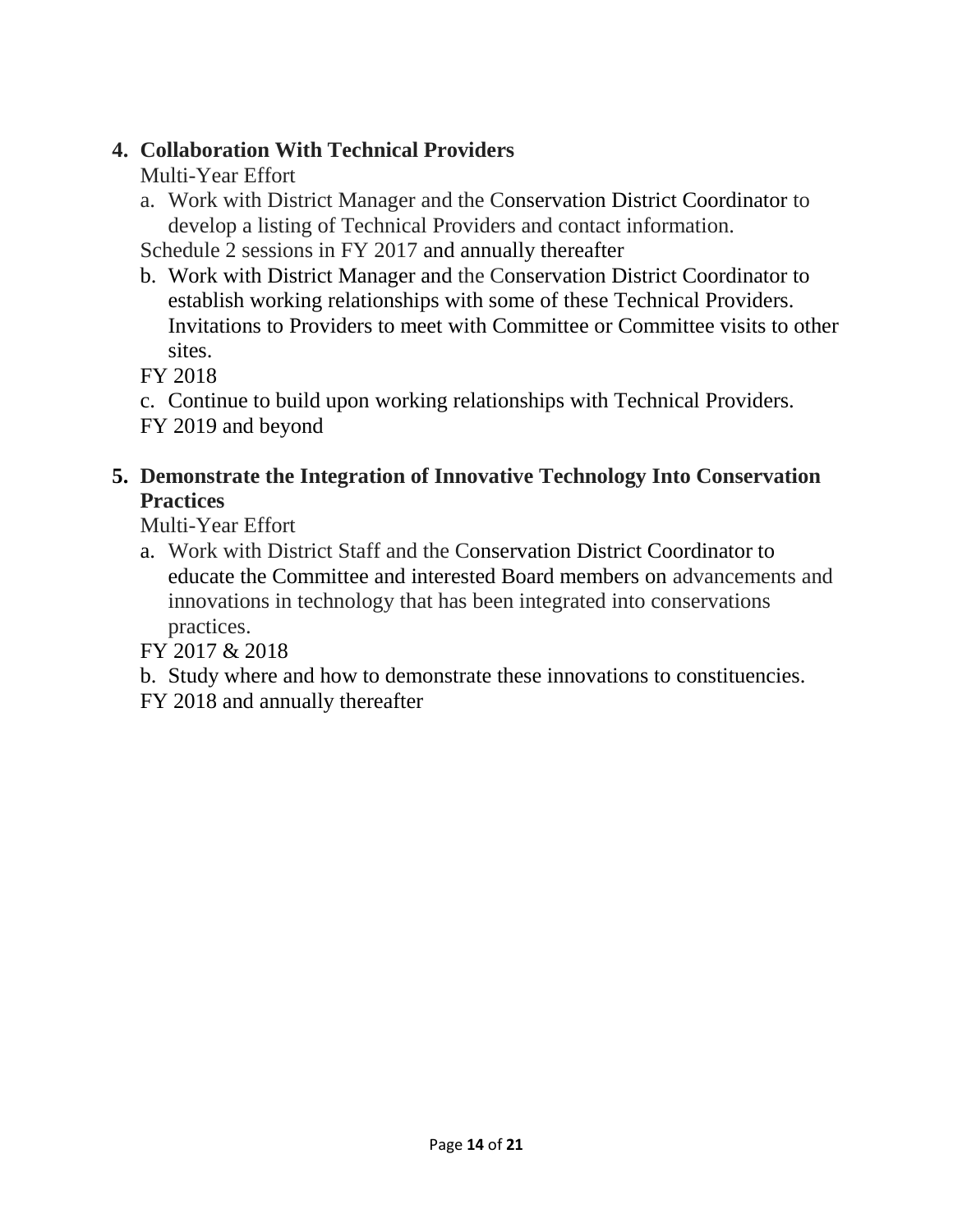## **FINANCE COMMITTEE GOALS**

- **1. Upgrade facilities, equipment** in conjunction with the Executive Committee Multi-Year
	- a. Develop needs, cost estimates, and priorities for possible District office relocation and equipment needs. Joint meetings with Executive Committee to provide goals for Annual Plan FY 2018
	- FY 2017
	- b. Continue to plan for these needs and also solicit input from other Committees on an annual basis for development of goals for Annual Plans. FY 2018-2020
- **2. Review grant opportunities periodically to address staffing needs** Multi-Year
	- a. Work with the District Staff and the Conservation District Coordinator to solicit and review grant opportunities – schedule sessions as part of the Finance Committee meetings at least 2 times per year.
	- FY 2017 and then plan for future years
	- b. Solicit information monthly from other Committees on possible grant opportunities.

FY2017 and annually thereafter

- c. The Committee should meet no less than quarterly to review the financial position of the District and develop future plans.
- FY 2017 and annually thereafter

#### **3. A. Develop additional funding**

Multi-Year

- a. Work with the District Staff, the Conservation District Coordinator and utilize outreach to other Districts to seek out additional funding sources.
- FY 2017 and continue in subsequent years.
- b. Solicit recommendations from the Program Committees at least 4 times per year.
- FY 2017 and continue in subsequent years.

#### **3. B. Seek competitive funding where possible**

Multi-Year

Work with the District Staff, the Conservation District Coordinator and utilize outreach to other Districts to find other competitive funding opportunities. FY 2017 and continue in subsequent years.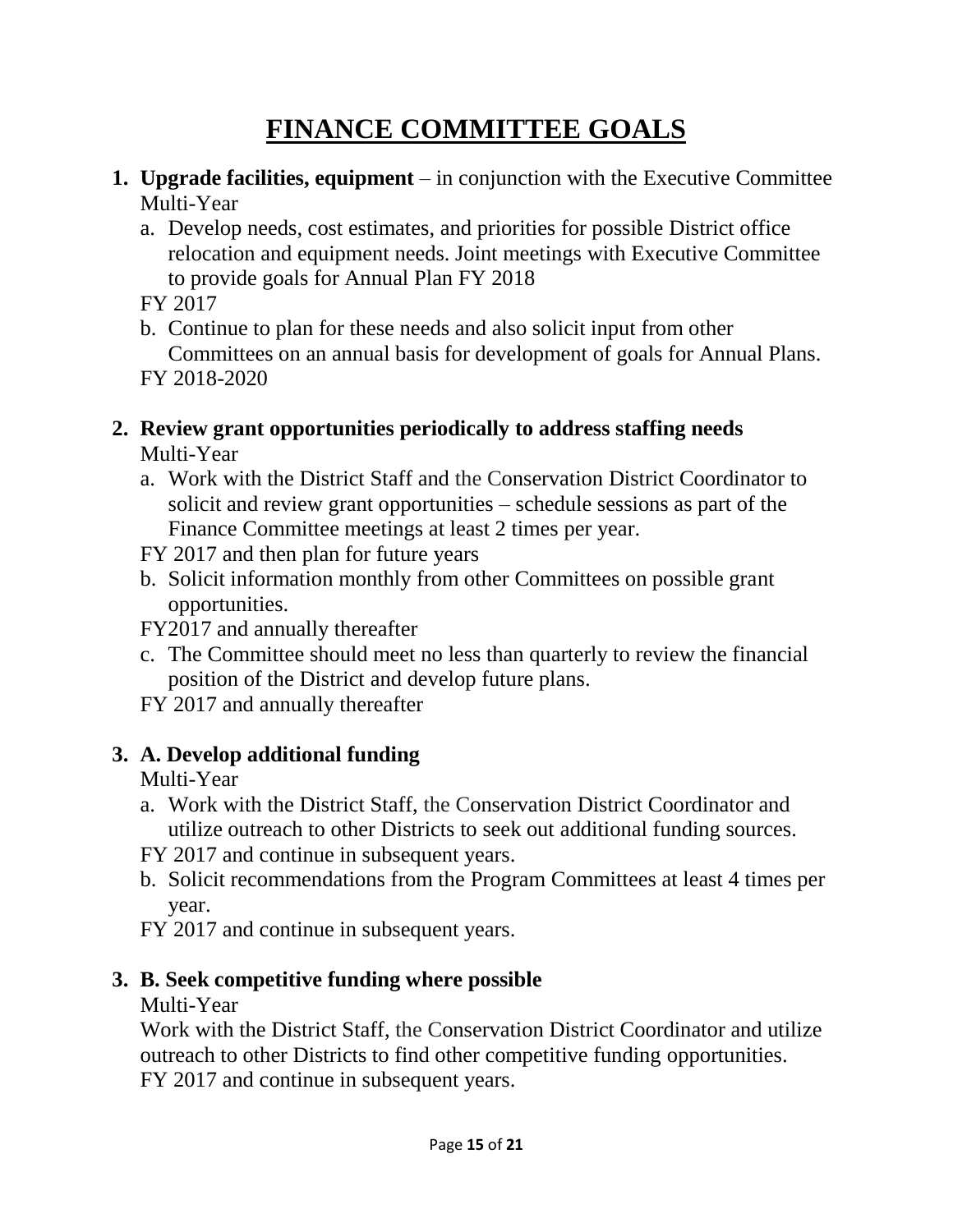### **NOMINATING COMMITTEE GOALS**

#### **1. Succession plan**

Multi-Year effort Create succession plans for staff, directors, associate directors and volunteers in conjunction with Planning Committee. Begin FY 2017 and update every year thereafter

**2. Better utilize committees** – in conjunction with Executive Committee Study expanded roles for the committee to provide additional value to the District, e.g. succession planning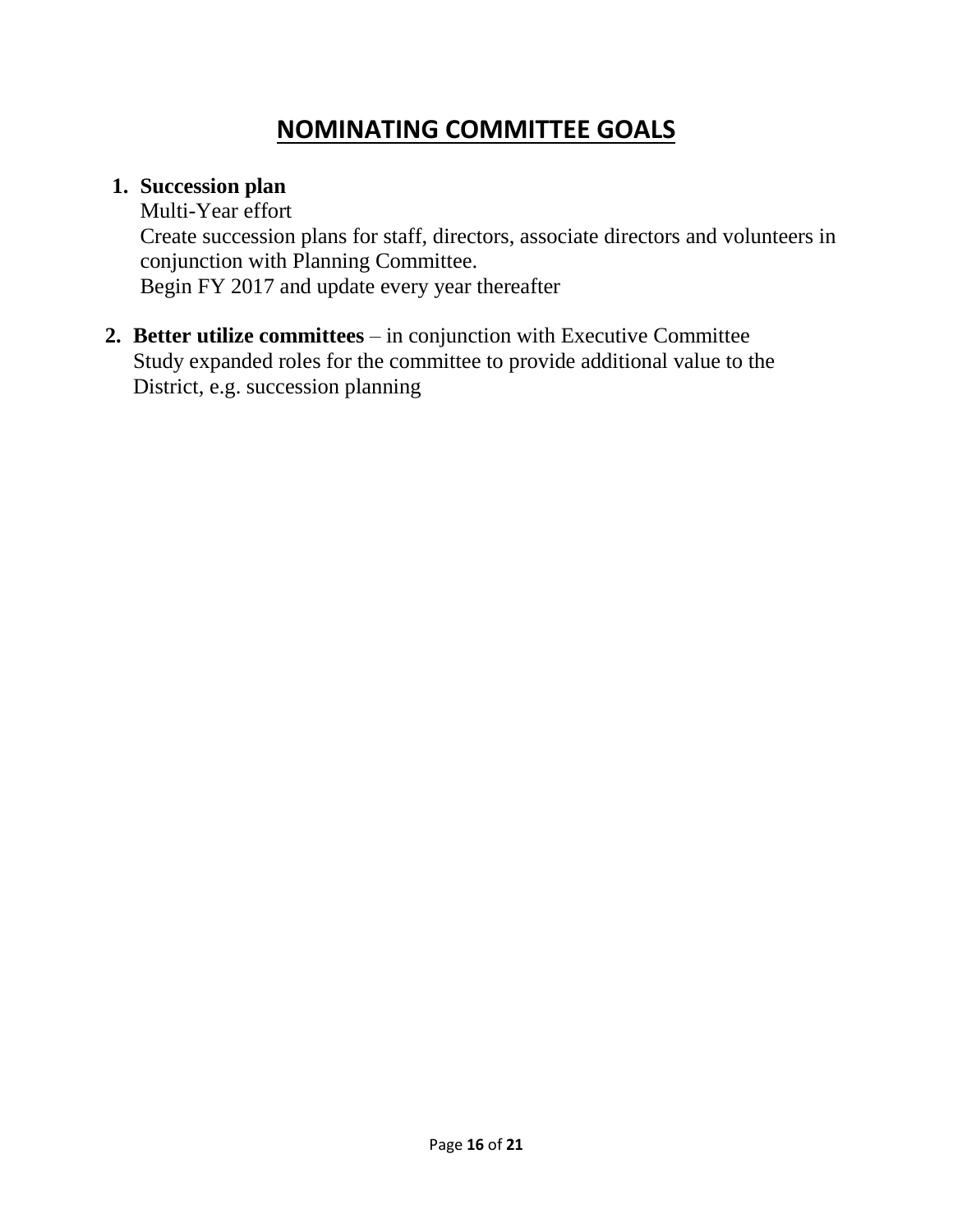### **PERSONNEL COMMITTEE GOALS**

#### **1. Adjust staff, as appropriate, to meet the District's mission** Multi-year effort

A key ongoing focus for the Board and Personnel Committee as we work through the personnel needs and evaluations, budgeting, job descriptions, planning & APW reviews and renewals. Adjust staffing as needed to fulfill our mission and meet our program and other needs. Outsourcing of specific tasks or projects may be considered in specific or unusual situations No 'hard dates' other than being a perennial goal and question to ask at each major review in the planning and budgeting cycles. Twice a year reviews of staffing and workloads.

#### **2. Grant writing training as needed**

#### Multi-year effort

This is concurrent 1. rather than secondary to it. If/when staff needs additional grant-writing capacity for current or anticipated grant offerings, training should be incorporated into the appropriate staff positions.

This also has no 'hard dates' other than being a perennial goal and question to ask at each major review in the planning and budgeting cycles. Outsourcing grant writing may be considered for special cases or unusual grants.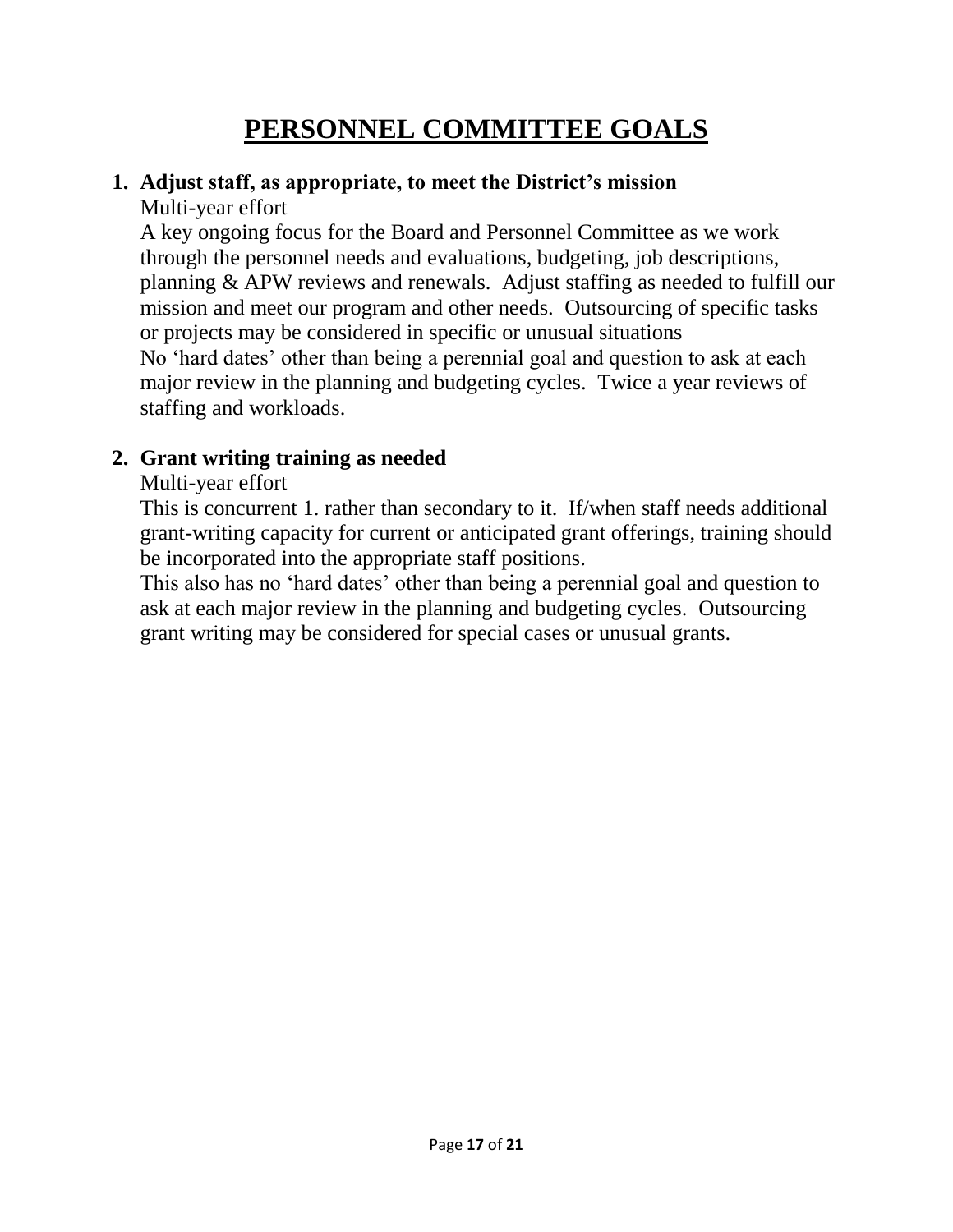## **PLANNING COMMITTEE GOALS**

#### **1. Succession plan**

Multi-Year effort

Create succession plans for staff, directors, associate directors and volunteers in conjunction with Nominating Committee. Begin FY 2017 and updated every year thereafter

#### **2. Annual Plan of Work**

Multi-Year effort

a. Organize development of District APW.

FY 2017 and continue in subsequent years

b. Bi-annual reviews and recommendations to the Board.

FY 2017 and every year thereafter

#### **3. Four-Year Strategic Plan**

Multi-Year effort

a. Organize development of District Strategic Plan.

FY 2019 & 2020

b. Annual reviews and recommendations to Board for situational changes requiring adjustments.

FY 2017 and every year thereafter

#### **4. Restructure Organization Outreach**

Multi-Year effort

Collaborate with Executive, Personnel, Nominating Committees and Staff on improving District outreach. The initial objectives for this effort are to:

- ➢ Improve district engagement with local governments.
- $\triangleright$  Establishment of a District "Friends" group.
- ➢ Determine how to more effectively partner with volunteer organizations.
- ➢ Facilitate promotion of "Farm Link/Warhill" project and collaboration with its partners.

A possible approach might be the establishment of an Outreach Committee. Study FY 2017 & 2018

FY 2018 & beyond – roll out changes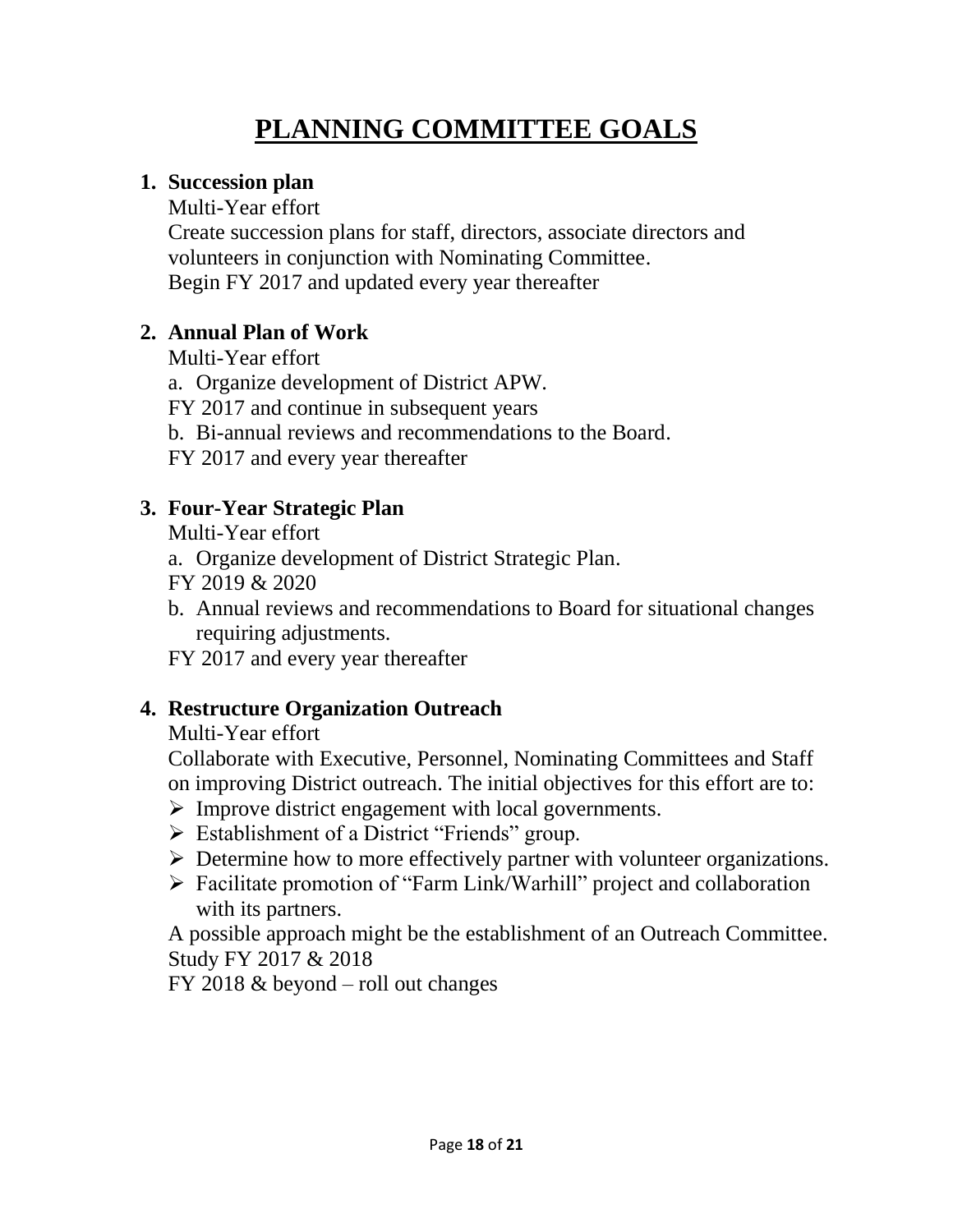### **STAFF GOALS**

#### **1. Continue to successfully implement current programming**

Multi-year effort Continue to do the successful things we are doing. Continue in FY 2017 and beyond as part of the Annual Plan

#### **2. Develop list of services information**

Multi-year effort Develop list. FY 2017 Continue to revise list as needed to keep information and services current. Seek input from committees as to the services they want to promote or new services to offer.

FY 2018 and subsequent years

#### **3. Develop simple language around the science**

Multi-year effort Identify areas of need and address them. FY 2017 Continue to identify areas of need in the future to keep current. FY 2018 and subsequent years

#### **4. Implementation of pilot projects**

Multi-year effort Seek pilot project opportunities FY 2018 Be prepared to take advantage of opportunities when/if they arise. Contingent upon workload and labor resources available. FYs 2019 and 2020

#### **5. Utilize more volunteers and interns**

Multi-year effort Continue to identify obstacles and opportunities as time allows. Outcomes may be contingent on decision to hire 4<sup>th</sup> full time staff person. FY 2017 with more focus in FY 2018 Develop work plan for volunteers/interns FY 2018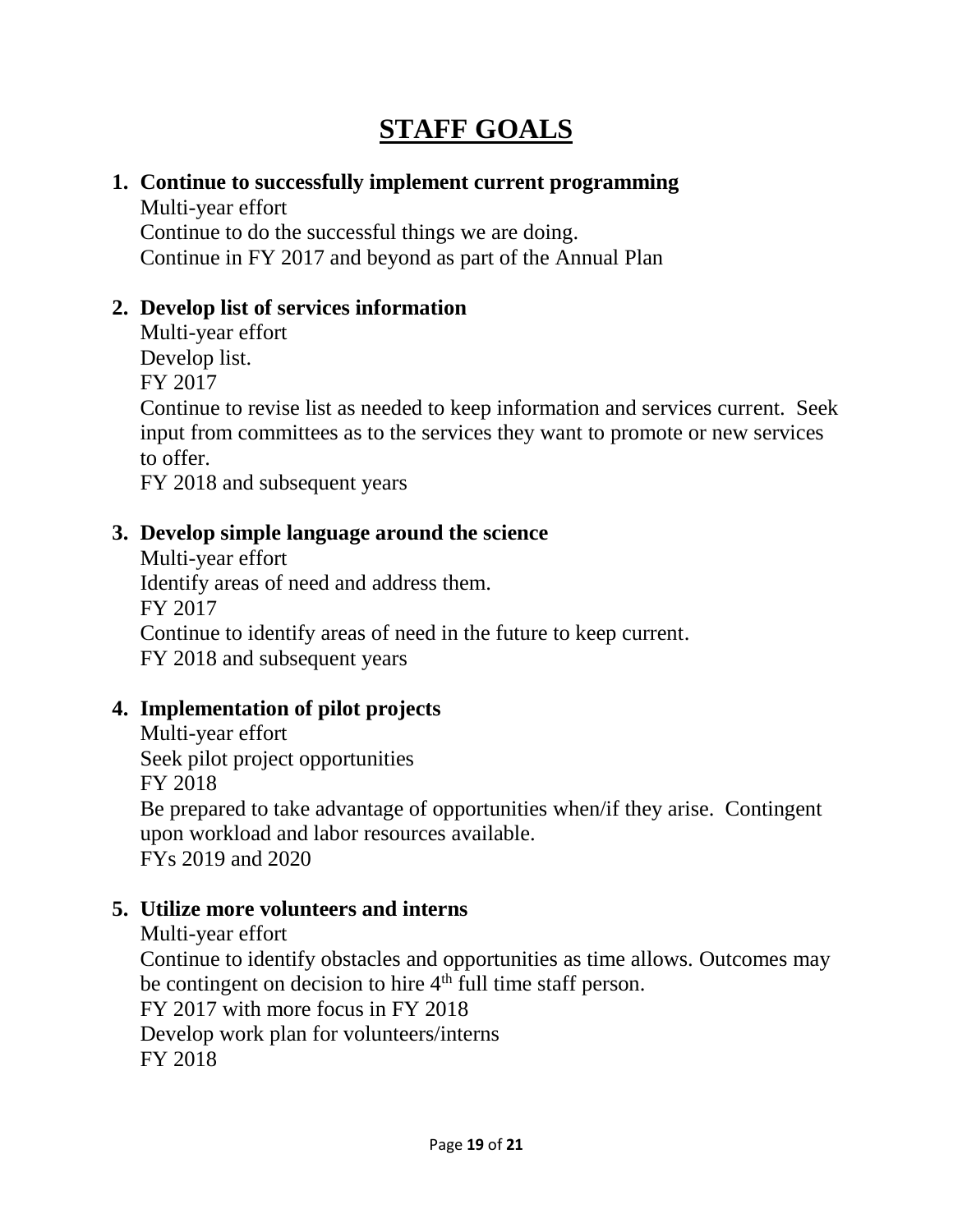## **URBAN COMMITTEE GOALS**

#### **1. Expand Urban/Suburban conservation programming**

Multi-year effort

**a. Utilize VCAP**

Begin FY2017 & reassess as part of the Annual Plan with bi- annual reviews

- **b. Successfully complete "Warhill" and other grants** in conjunction with Agriculture Committee; participation by Urban Chair & perhaps selected members in "Warhill" Board at least during transition period, "Warhill" rep. (s) invited to attend Urban Committee meetings. FY2017 & beyond follow through
- c. **Upgrade facilities, equipment** Committee recommendations to the Executive and Finance Committees about the equipment, facilities, and personnel needed to meet the Committee's goals in the Annual Plan of Work FY 2017 and annually thereafter
- **2.** Increase educational and outreach programming Multi-year effort
	- **a. Collaborate, as appropriate, with Master Naturalist, etc.**

Begin FY1017 & reassess as part of the Annual Plan with bi- annual reviews **b. Develop urban "ready to use" plans to local government**

- Begin plan element effort {preparation} in FY1017 for roll out FY2018
- **c. Engage HOA's and other larger landowners**  in conjunction with Agriculture Committee.

Begin plan element effort {preparation} in FY1017 for roll out FY2018

**d. Develop programs to engage horse land owners** – in conjunction with Agriculture Committee.

Begin investigation/consultation with other Districts late in FY1017 Assess options and possible plans in FY2018 Possible roll-out FY2019 & beyond